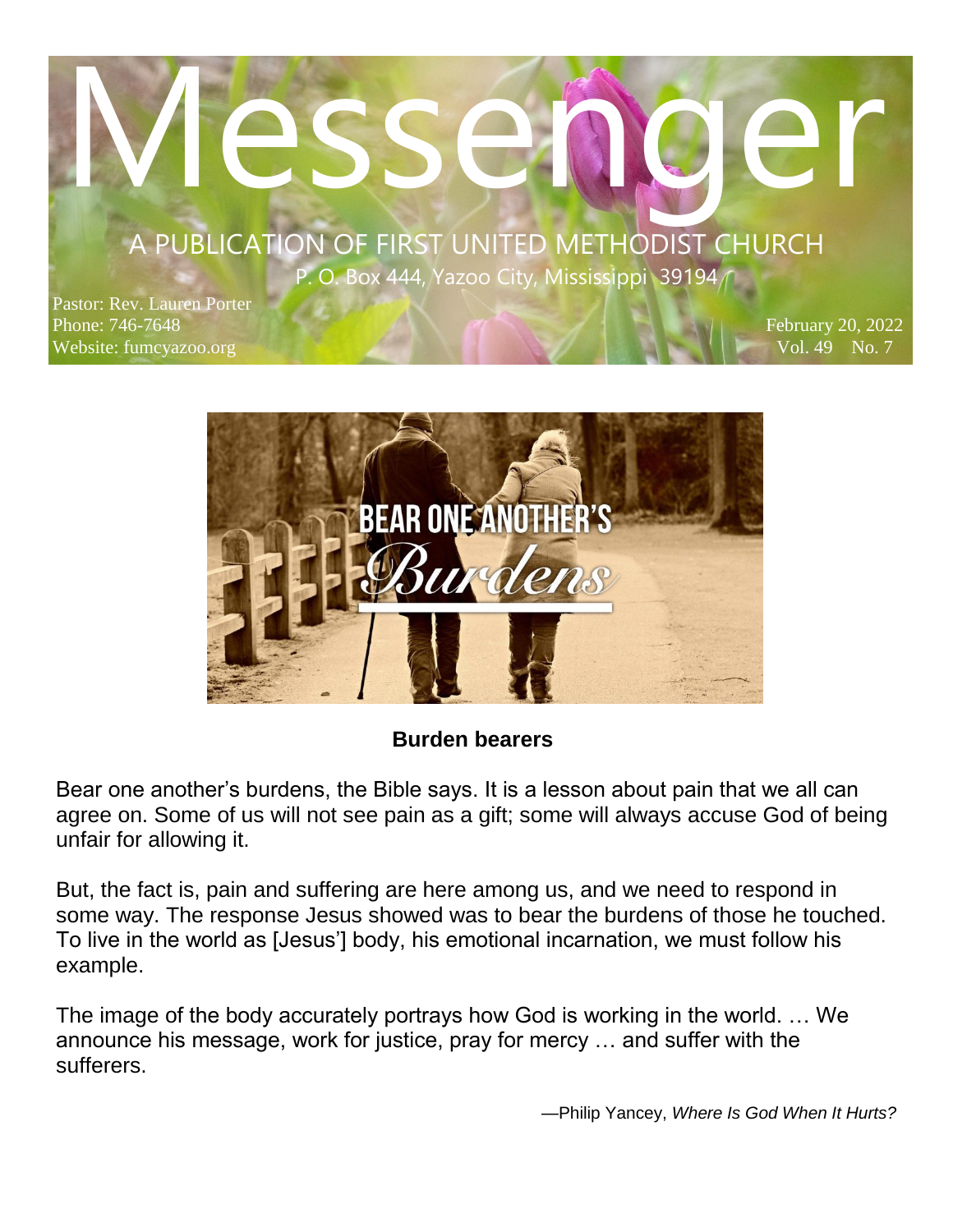

**SUNDAY, FEBRUARY 20** 9:00 a.m. Come AZ U R Service 9:50 a.m. Sunday School 11:00 a.m. Traditional Service 6:00 p.m. Bro. Lauren's Bible Study 6:00 p.m. Youth **MONDAY, FEBRUARY 21** 6:00 p.m. Ladies' Bible Study/Millie's Office Closed – Presidents Day **TUESDAY, FEBRUARY 22** 6:00 p.m. Benton/Yazoo Emmaus Meeting **WEDNESDAY, FEBRUARY 23** 5:00 p.m. Children's Choir 5:45 p.m. Planet 456 & Children's Bible Study 6:00 p.m. Chancel Choir 6:00 p.m. Bro. Lauren's Bible Study 6:00 p.m. Youth 6:15 p.m. Snack Supper **SATURDAY, FEBRUARY 26** 9-12 noon Methodist Market



 *Sympathy and love is extended to the family of J. T. Ketchum, Jr., who died February 12, 2022: his wife, Linda Jenkins Ketchum; daughter, Lori Ketchum Watson and husband Mert Sarici of Phoenix, AZ; son, J.T. Ketchum, III and wife, Kallie of Yazoo City; grandchildren, Sam, Cord, Molly, and Max Watson of Phoenix, AZ; and John Hagen, Brittany, Carter, and Maizey Ketchum, of Yazoo City; great grandchildren, Noah Watson of Phoenix, AZ and Mary Hagen Ketchum of Yazoo City; sister Lois Russell and brother Tommy Ketchum of Yazoo City.*



 *Bay George* 

M/M Charles Davis M/M Phil Nichols M/M Chat Phillips Dana George

#### *Ruth Blanche Phillips*

John Taylor family

M/M Chat Phillips **M/M George Hude** 

#### *Bobby T. Thompson*

John Taylor family

Sara Suezette Hankins M/M Erie Staggers Jonathan Foose Frank M. Patty, Jr. M/M Phil Nichols M/M Chat Phillips M/M Bill Battle M/M William Thompson

*Lem Phillips* 

M/M George Hude

*Gaye Peeples* 

M/M Charles Davis

*J. T. Ketchum, Jr.* 

M/M Camp King M/M Ed McDonald M/M Mark Fowler Gary Waller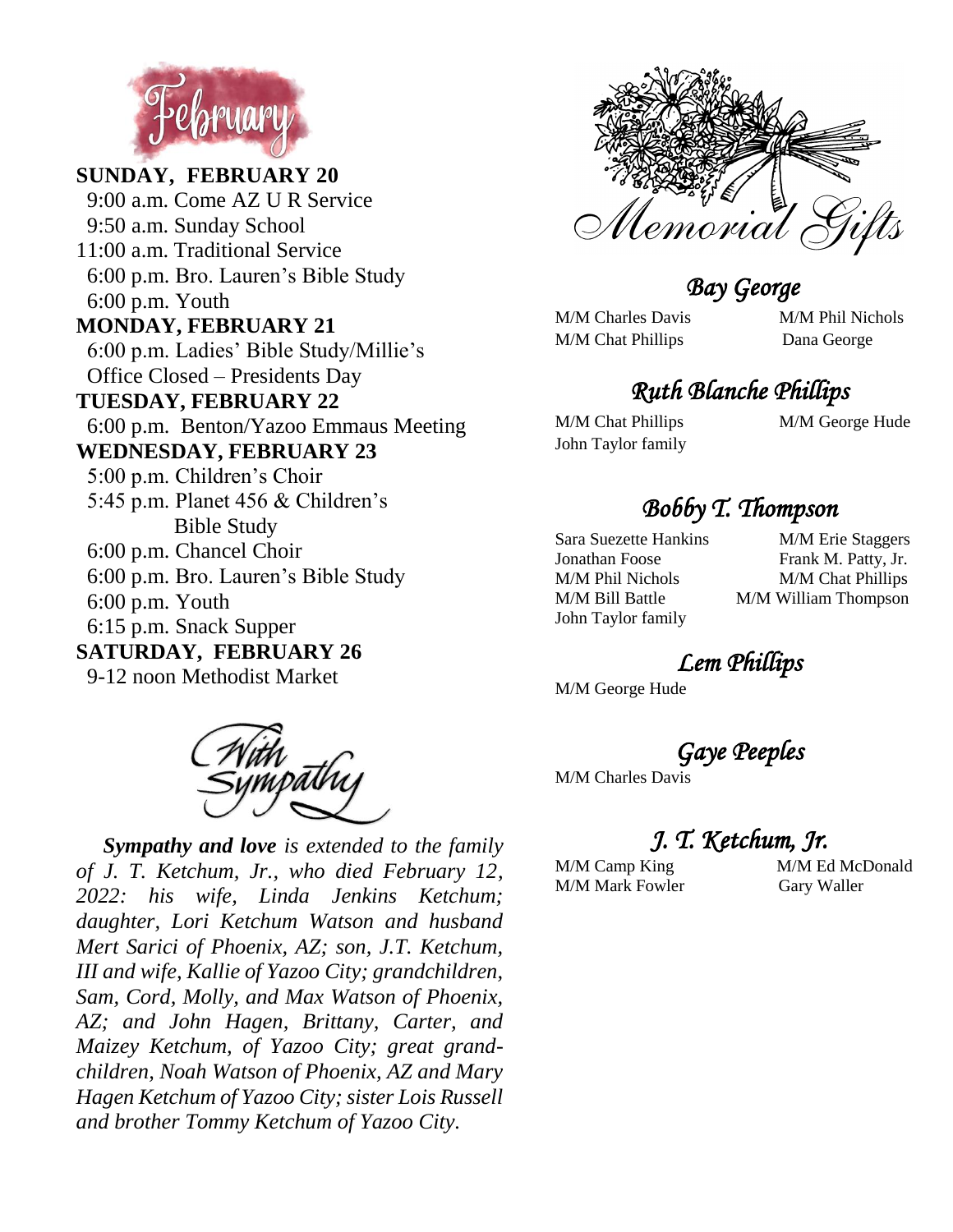Solid ound

# **D-NOW**

D-NOW has been set for March 4-5<sup>th</sup> at First Baptist Church. More information will be announced in the coming weeks about a schedule and Host Homes.

Group will meet on Wednesdays from 6:00 p.m. – 7:00 p.m.

Sunday Night Group will meet each Sunday from 6:00 p.m. – 7:00 p.m.



### **Hiskidz and Bible in Life**

### **W.O.W WEDNESDAY CHILDREN'S MINISTRY**

W.O.W Wednesdays children's Bible Study meets every Wednesday at 5:15 p.m. For the next few weeks, we will be talking about the life and ministry of Jesus. Jesus taught us to love one another.



Confirmation Class

**Last weekend our Confirmation Class met for a Weekend** 

**Retreat. We had a very informative and important time together, and we completed all of our sessions.** 

**A special THANK YOU to Owen and Mary Lou Richards for allowing us to spend the weekend together at your place. We are very grateful to you** 

**for the ways in which you support our Children's and Youth Ministries.**

#### **BRANSON TRIP**

Planet 456 children's group will be going to Branson the weekend of April 1-3. We will attend the Sight and Sound Production show "Jesus." More information will be sent out within the next few weeks.